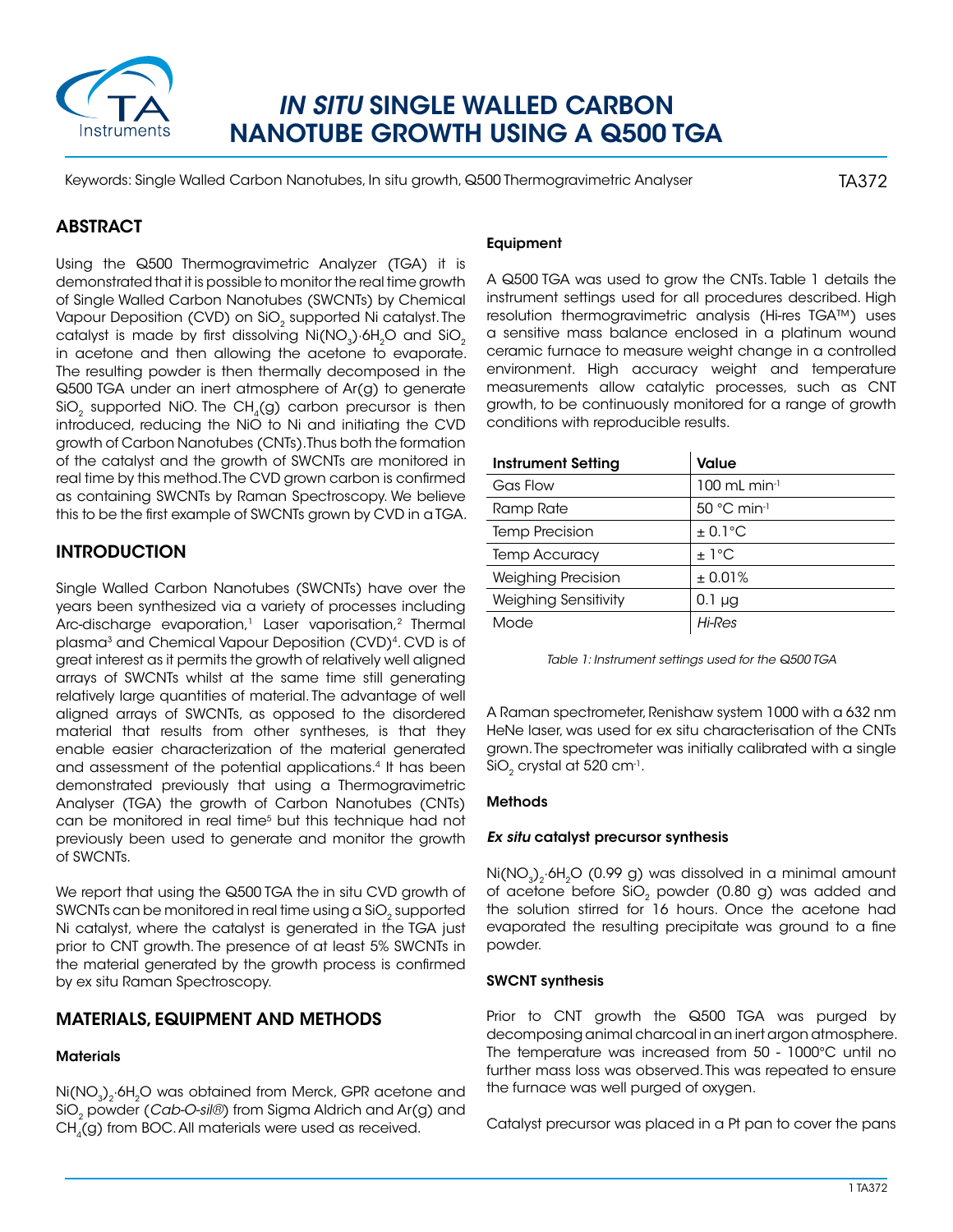base (see Figure 1). The catalyst was produced *in situ* in the Q500 TGA, under a flow of Ar(g), by first maintaining a temperature of 50°C for 15 minutes to remove moisture from the precursor. The temperature was then increased to the desired growth temperature and an isotherm held until the Ni(NO<sub>3</sub>)<sub>2</sub>·6H<sub>2</sub>O was fully decomposed to NiO (after about 30 minutes in Figure 2). At this point the gas flow was changed to  $10\%$  CH<sub>4</sub>(g) in Ar(g) causing the NiO to reduce to metallic Ni. Once reduced, the Ni:SiO<sub>2</sub> ratio was calculated to be 1:4. CVD CNT growth could then be observed as a rapid increase in mass in the Q500 TGA. Isothermal programs of 600°C and 575°C were used to grow CNTs.

#### SWCNT characterization

The CNTs grown were analyzed by Raman spectroscopy to determine if SWCNTs or Multi Walled Carbon Nanotubes (MWCNTs) had been synthesized. Spectra for samples grown at 575°C and 600°C were obtained by pentuple and triple accumulations respectively; each accumulation lasted 10 s. The accumulations were summed to average out statistical noise contributions. Multiple spectra per sample were obtained to account for variation within the sample.

# Results and Discussion

Figure 2 shows the Thermogravimetric (TG) plot obtained using an isothermal growth temperature of 600°C for SWCNT synthesis. Initially a number of weight losses are observed which are associated with the thermal decomposition of Ni(NO<sub>3</sub>)<sub>2</sub>·6H<sub>2</sub>O to NiO and these can be assigned to the reaction steps detailed in Table 2.6 Figure 3 shows a TG plot of just the catalyst decomposition process, without the subsequent CNT growth, obtained by maintaining a 100% Ar(g) gas flow.



*Figure 1: Catalyst before CNT growth (left) and after CNT growth (right).*



*Figure 2: TG measurement showing the thermal decomposition of the nickel catalyst and carbon nanotube growth at 600°C. The percentage weight loss and temperature are both shown on the plot. Initial mass: 5.865 mg.*

| Step                                                 | Mechanism                                                                                                                                                                                    |
|------------------------------------------------------|----------------------------------------------------------------------------------------------------------------------------------------------------------------------------------------------|
| Loss of free<br>water                                | $Ni(NO3), 6H2O (wet) \rightarrow Ni(NO3), 6H2O (dry)$                                                                                                                                        |
| Loss of hydrates                                     | $Ni(NO3)2·6H2O \rightarrow Ni(NO3)2·4H2O$<br>$Ni(NO_3)_{2}·4H_{2}O \rightarrow Ni(NO_3)_{2}·2H_{2}O$                                                                                         |
| Reconfiguration<br>of complex<br>around Ni<br>centre | $Ni(NO3)2·2H2O \rightarrow Ni(NO3)(OH)2·H2O + NO2$<br>$Ni(NO3)(OH)2·H2O$<br>$\rightarrow$ Ni(NO <sub>3</sub> )(OH) <sub>1.5</sub> O <sub>0.25</sub> ·H <sub>2</sub> O + 0.25H <sub>2</sub> O |
| Oxide<br>formation                                   | $Ni(NO3)(OH)1.5O0.25·H2O$<br>$\rightarrow$ 0.5Ni <sub>2</sub> O <sub>3</sub> + HNO <sub>3</sub> + 1.25H <sub>2</sub> O                                                                       |
| Oxide<br>decomposition                               | $3Ni_2O_3 \rightarrow 2Ni_3O_4 + 0.5O_2$<br>$Ni3O4 \rightarrow 3NiO + 0.5O2$                                                                                                                 |

*Table 2: The thermal decomposition process of the nickel catalyst. Adapted from Brockner et al.*

The weight derivative has been included in the plot in order to demonstrate these reaction steps more clearly. Figure 3 associates the reaction steps from Table 2 with the individual weight losses in the TG plot.

The catalyst then remains as NiO until the introduction of  $CH<sub>4</sub>(g)$  (at 31 minutes in Figure 2) where a sharp decrease in the weight can be seen as NiO is reduced to Ni. This allows for nucleation to occur and CNT growth to begin, observed as an immediate increase in weight. The growth continues steadily for a minute before stopping, observed as a plateau in the TG plot. In addition physical changes were observed upon removal of the pan from the Q500 TGA. The sample had changed from pale green, the color of the catalyst, to a charcoal black color (see Figure 1). These observations suggested growth of CNTs.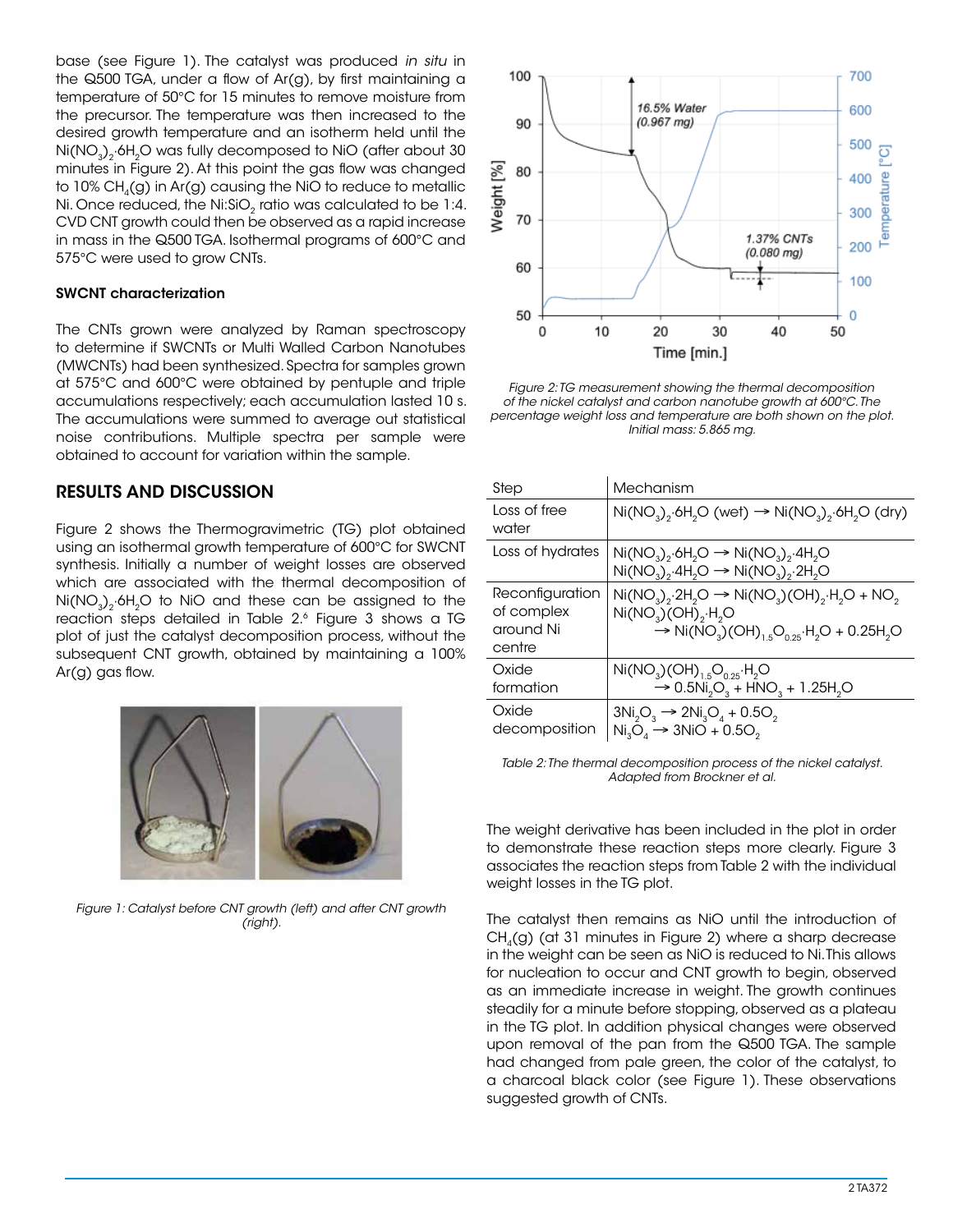In order to confirm CNT growth had been achieved, rather than amorphous carbon growth, and whether the growth was of SWCNTs or MWCNTs *ex situ* Raman spectroscopy was performed. Figure 4 shows the Raman spectrum of the CNTs grown at an isothermal temperature of 600°C. Duplicate measurements were obtained using different areas of the material in order to account for variation within the sample. This characterization confirms that SWCNTs have been grown. The D peak (~1350 cm<sup>-1</sup>) representing defects is much less intense than the G peak (~1580 cm<sup>-1</sup>). The two components of the G peak, G+ and G-, are resolved representing the LO and TO phonons which are parallel and perpendicular to the tube folding diameter respectively. The 2D peak (~2640 cm-1) representing two phonon scattering is larger than the D peak and Radial Breathing Mode (RBM) peaks (50-760 cm-1) can also be seen, which are only present in samples containing SWCNTs.7

As the presence of SWCNTs was observed in samples grown at 600°C it was decided to reduce the isothermal temperature to 575°C in order to determine if SWCNTs could be grown at lower temperatures. Figures 5 and 6 show the TG plot and the Raman spectrum obtained respectively. The TG plot again shows the thermal decomposition of the nickel catalyst and a sharp decrease in weight as  $CH<sub>4</sub>(q)$  is introduced followed by an increase in weight representing growth of CNTs.

Triplicate measurements were obtained for the Raman spectroscopy to account for variation within the sample. These spectra show the presence of both SWCNTs and MWCNTs. RBM peaks can still be seen as in Figure 4 however the ratio between the D and G peaks is now much lower (and the G+ and G- peaks are no longer resolved) indicating MWCNTs are also contributing to the signal. In addition the intensity of the 2D peak is now lower than that of the D peak. As both MWCNTs and SWCNTs are contributing to the Raman spectra it can be said that SWCNTs are definitively present but that they constitute less of the sample than in samples grown at 600°C.

To the authors' knowledge this is the first time SWCNTs have been grown in situ using a TGA and at such a low temperature.

# **CONCLUSION**

SWCNTs were synthesized for the first time by CVD in a Q500 TGA on a SiO<sub>2</sub> supported Ni catalyst generated *in situ*. Due to the CVD process being performed in the Q500 TGA it was possible to monitor the SWCNT growth in real time.

It is possible to generate material by the CVD process which was confirmed to contain SWCNTs by Raman Spectroscopy.

Future work will focus on how temperature affects rate of growth, the amount of growth and the composition of the growth material in terms of the relative presence of SWCNTs and MWCNTs.



*Figure 3: The thermal decomposition process of the catalyst from*   $Ni(NO<sub>3</sub>)<sub>2</sub>·6H<sub>2</sub>O$  to NiO.



*Figure 4: Raman spectra of the CNT material grown at 600°C.*



*Figure 5: TG measurement showing the thermal decomposition of the nickel catalyst and carbon nanotube growth at 575°C. The percentage weight loss and weight derivative are both shown on the plot. Initial mass: 10.539 mg.*